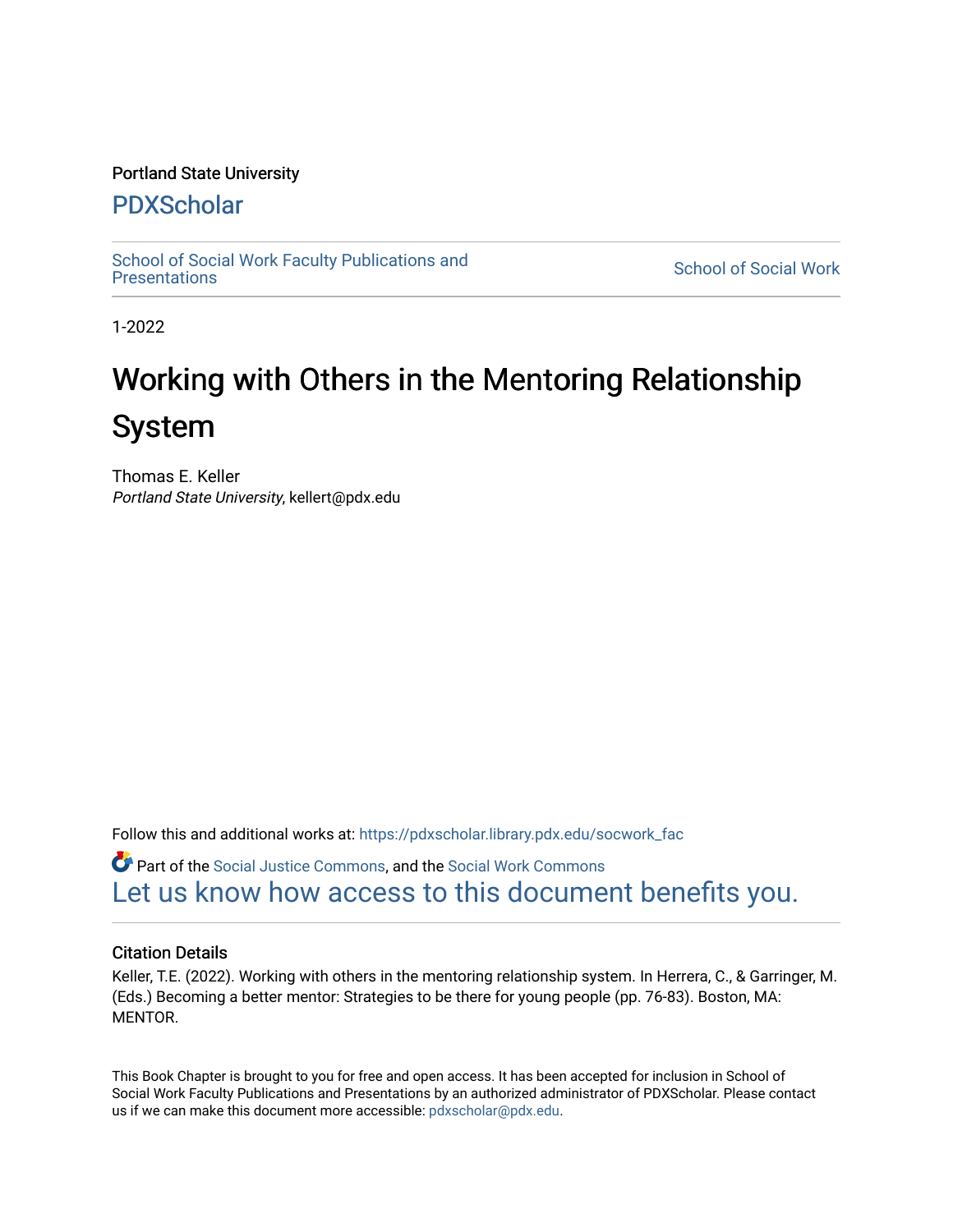

**Becoming a Better Mentor: Strategies to Be There for Young People** 



# **CHAPTER 7**

# WORKING WITH OTHERS IN THE MENTORING RELATIONSHIP SYSTEM

Thomas E. Keller - Portland State University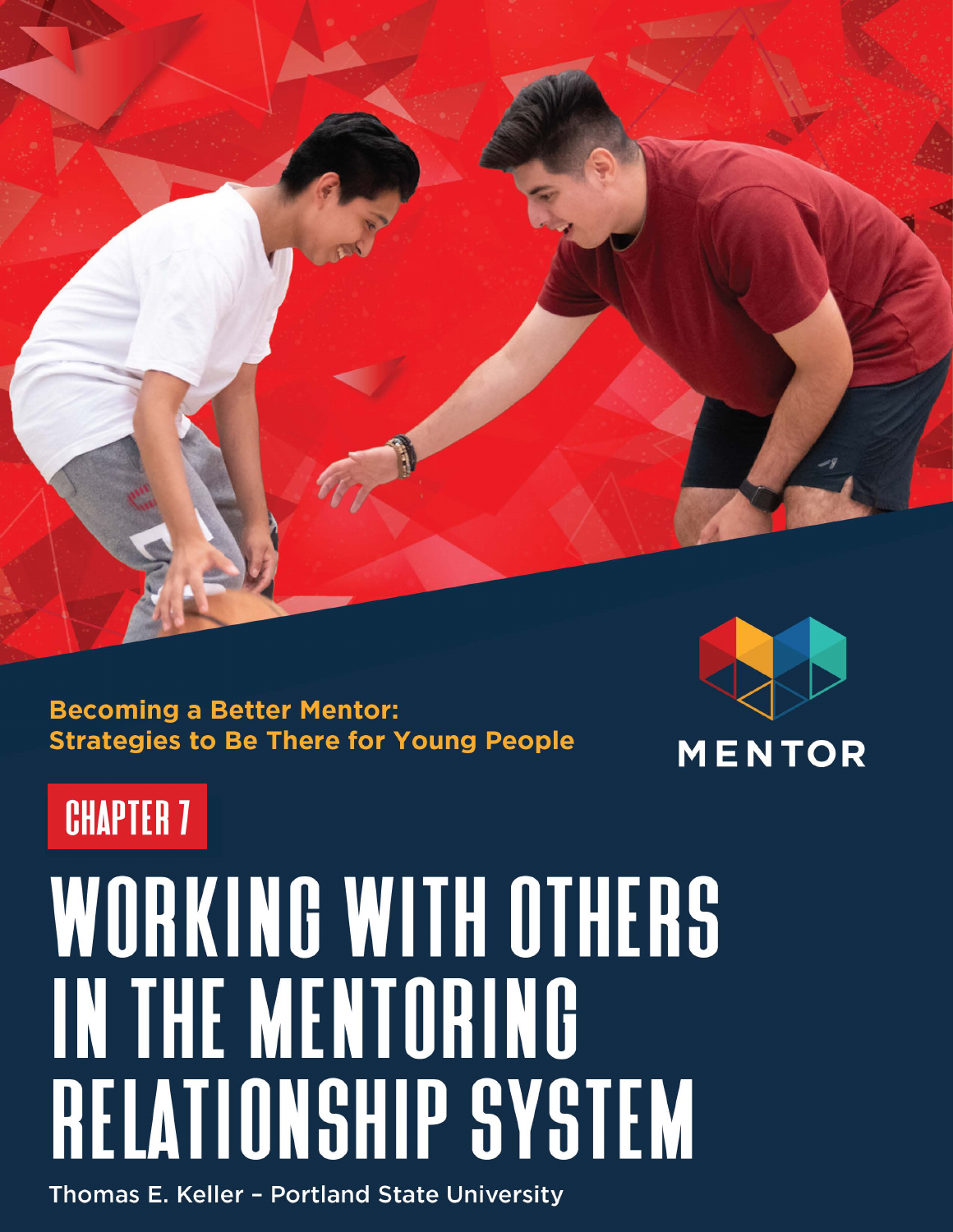WORKING WITH OTHERS IN THE MENTORING RELATIONSHIP SYSTEM



#### What Does Working with Others in a Mentoring Relationship "System" Mean?

A mentoring relationship typically doesn't operate in isolation. Even youth who want or need additional support from a mentor are bound to have many other important people in their lives, such as parents and other caregivers, siblings, teachers, and peers. Consequently, a mentor already may have or may need to establish relationships with other people in the mentee's network of support. Because these other individuals, and a mentor's interactions with them, have the potential to enhance or detract from the mentoring experience, they are all important parts of the "mentoring relationship system." This chapter outlines important considerations for how to approach these other people to create "working alliances" with them in which you communicate effectively, set appropriate boundaries, and agree on goals and activities in support of your mentee. Specifically, this chapter discusses:

- connecting with others in the youth's network while maintaining a focus on your mentee;
- respecting the priorities and values of caregivers, teachers, and other important people in your mentee's life and aligning expectations with them;
- appropriate sharing of information about your mentee (e.g., learning about your mentee, getting feedback on the mentoring relationship, informing others about your mentee while maintaining confidentiality); and
- clarifying boundaries and establishing expectations for your mentoring role.

Appropriate interactions with important people in your mentee's life can strengthen your mentoring relationship and help to avoid misunderstandings and complications. Furthermore, you can offer

greater support for your mentee when you align your efforts with others who care for them. This chapter goes hand in hand with chapter 12, which provides guidance on how you can expand the supports your mentee has in their life by helping them strengthen existing connections and forge new ones.

#### Why Working with this System Is Important in Mentoring Relationships

A mentor and mentee are each embedded in their own networks of relationships.1 A mentoring relationship may develop naturally when these social networks already share some overlap, bringing the mentor and mentee into contact — for example, when a youth begins to be mentored by the parent of a close friend or an adult they met through extracurricular activities. In mentoring that occurs in programmatic contexts, the introduction of the mentor and mentee creates new connections between their networks. A mentor should be aware of and effectively navigate important relationships in the mentee's immediate network because positive communication and coordination among network members generally supports youth development. A systems perspective helps to explain how the mentoring relationship can be influenced by individuals in the mentee's network and, in turn, how the mentoring relationship affects these other individuals in the network.² A systems view of mentoring emphasizes that separate relationships in the network are connected (e.g., mentor with youth, mentor with caregiver, caregiver with youth). A change in one relationship can have ripple effects on other relationships in the system. Research has shown, for example, that mentoring can improve the parent-child relationship, $3$  that relationship difficulties between parent and mentor can contribute to the ending of an otherwise positive

<sup>&</sup>lt;sup>1</sup> Keller, T. E., & Blakeslee, J. E. (2014). Social networks and mentoring. In D. L. DuBois & M. J. Karcher (Eds.), *Handbook of Youth Mentoring*, (2nd ed., pp. 129–142). Thousand Oaks, CA: SAGE.

<sup>2</sup> Keller, T. E. (2005). A systemic model of the youth mentoring intervention. *Journal of Primary Prevention*, 26, 2, 169–188.

<sup>3</sup> Rhodes, J. E., Grossman, J. B, & Resch, N. L. (2000). Agents of change: Pathways through which mentoring relationships influence adolescents' academic adjustment. *Child Development*, 71, 6, 1662–1671.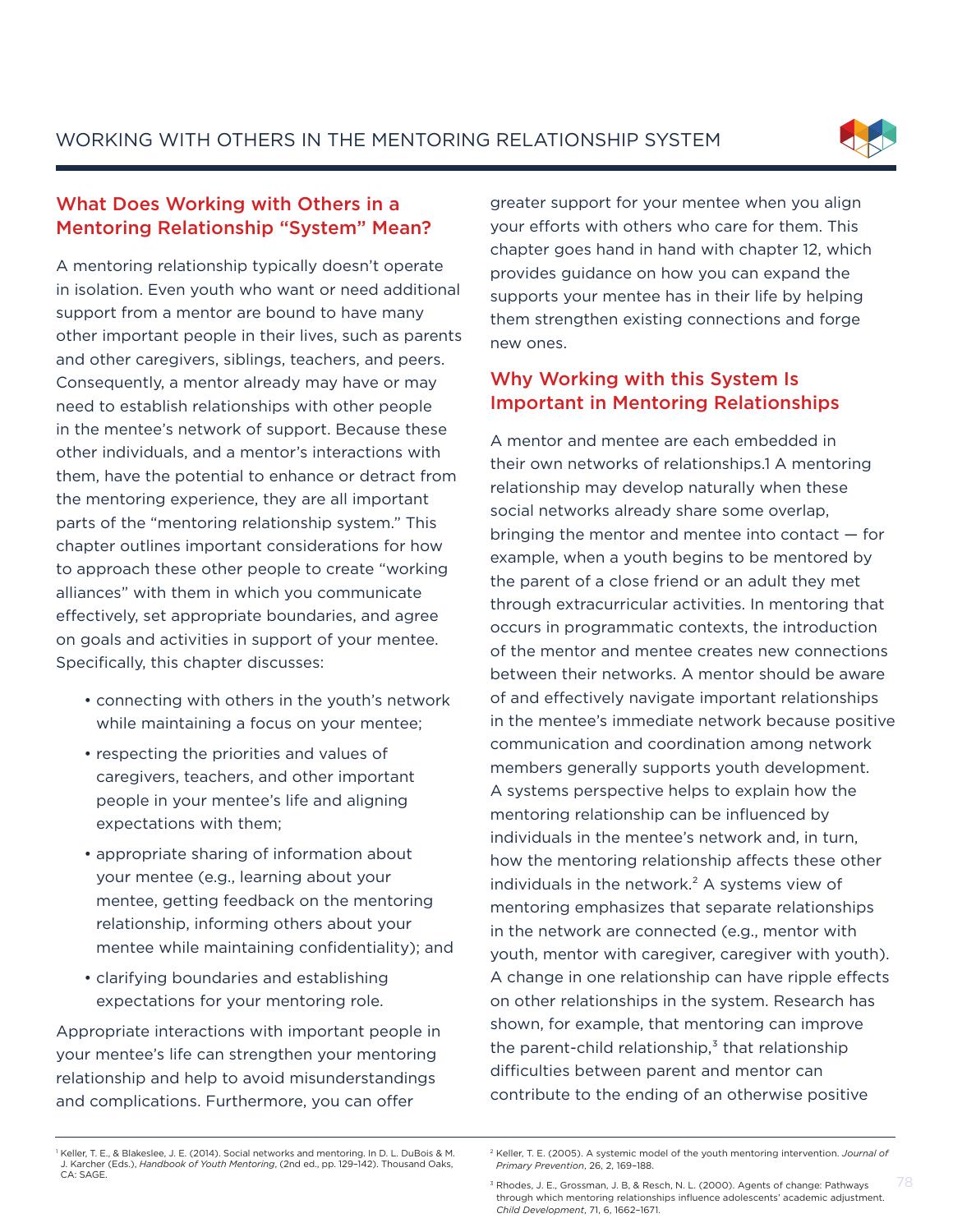

mentor-youth relationship, $4$  and that the presence of a mentor can influence the mentee's peers in a way that improves the mentee's inclusion and social standing.<sup>5</sup> In mentoring programs, the mentoring system includes the agency staff member who supports the mentoring relationship and fosters communication and alignment among the key players (e.g., mentor, mentee, caregiver, teacher).

A mentor's collaboration with a caregiver or other important adult in the mentee's life can be described as a working alliance. This refers to a partnership with a purpose, in this case to support the development of the young person. A working alliance is characterized by three elements: mutual agreement on the goals being sought; understanding of each person's responsibilities and tasks to achieve those goals; and a personal bond (e.g., liking, caring, trust) that promotes continued collaboration.⁶ For a working alliance to be effective, it's important for a mentor and caregiver to share a common understanding about the reasons for mentoring the youth and expectations for the mentoring relationship. Likewise, the mentor and caregiver should be clear about their respective responsibilities for supporting the mentoring relationship and making it successful. A positive bond between mentor and caregiver based on communication and respect supports the type of alignment, cooperation, and accountability that leads to ongoing commitment to the mentoring relationship by both parties.<sup>7</sup> These principles can serve as a model for coordination with other adults in the mentee's network, such as a teacher or coach, and they can even provide a useful guide for working with the young person in the mentoring relationship itself.

#### What Does Working Collaboratively with this System Look Like in Practice?

A caregiver shows a lot of trust in allowing a mentor to spend time with their child. A mentor who considers the perspective of a caregiver or teacher will appreciate that the adults responsible for the well-being and education of their child/student would want to know something about the mentor and the types of activities they are doing when they meet. Likewise, it may be important for the mentee to know that their caregiver or teacher approves of their mentoring relationship. Thus, especially early in the mentoring relationship, the mentor and key adults in the mentee's network should make a strong effort to get to know each other and discuss expectations for the mentoring experience. Such conversations also can be very helpful for the mentor to gain a better understanding of the mentee's needs and background. For example, a mentor can ask questions such as:

- What are the most important things you want me to know about your child?
- How do you want the mentoring relationship to support your child?
- How can I make sure I'm being consistent with your priorities and values in raising your child?

There is also value in talking about very practical matters, such as how and how often you will communicate with the caregiver, whether planned activities and outings should be discussed in advance, what procedures are best for scheduling and keeping appointments, how any costs for activities will be covered, and how feedback regarding the mentoring relationship should be shared. The beginning of the mentoring relationship is generally the best time to negotiate these arrangements to avoid making assumptions or

<sup>&</sup>lt;sup>4</sup> Spencer, R., Gowdy, G., Drew, A. L., McCormack, M. J., & Keller, T. E. (2020). It takes a village to break up a match: A systemic analysis of formal youth mentoring relationship endings. *Child & Youth Care Forum*, 49, 1, 97–120.

⁶ Bordin, E. S. (1983). A working alliance based model of supervision. *The Counseling Psychologist*, 11, 1, 35–42.

<sup>&</sup>lt;sup>5</sup> Pryce, J., Giovannetti, S., Spencer, R., Elledge, L. C., Gowdy, G., Whitley, M. L., & Cavell, T. A. (2015). Mentoring in the social context: Mentors' experiences with mentees' peers in a site-based program. *Children & Youth Services Review*, 56, 185–192.

<sup>&</sup>lt;sup>7</sup> Spencer, R., Basualdo-Delmonico, A., & Lewis, T. O. (2011). Working to make it work: The role of parents in the youth mentoring process. J*ournal of Community Psychology*, 39, 1, 51–59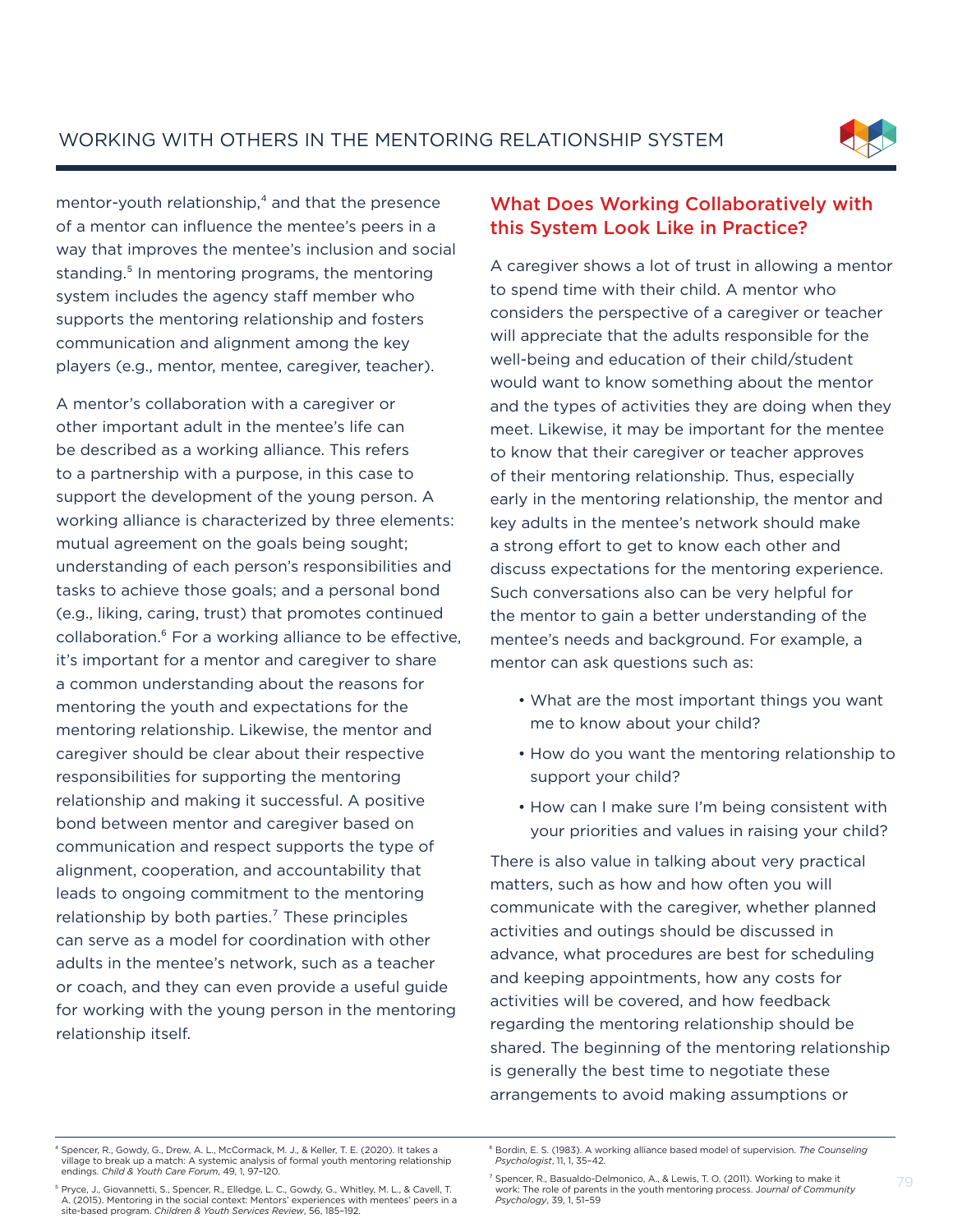

establishing patterns that need to be corrected later. Remember, however, these discussions should be negotiations, not informing your mentee's caregiver of what you intend to do. It's important they feel heard on these important aspects of the relationship. Trying to achieve clarity, transparency, and alignment regarding expectations is the goal, because too many mentoring relationships falter due to what are often simple misunderstandings!

Developing a relationship with your mentee's caregiver based on collaboration, respect, and regular communication can be helpful in navigating many situations that may affect your mentoring relationship. The same approaches you are encouraged to use in the mentoring relationship, such as being consistent, fostering collaboration, showing curiosity, and practicing cultural humility (see chapter 2), can be used with the caregiver to build a foundation of trust and facilitate your negotiation of roles, routines, and boundaries. For example, a mentor and caregiver can discuss preferences about visiting the mentee's home before or after an outing. One caregiver may expect the mentor to enter their home and greet family members as a social courtesy and may be offended if the mentor never does this; while another may want privacy and feel it's an intrusion for the mentor to enter their home. Likewise, a mentor can express expectations or preferences, such as stating they would feel uncomfortable picking up or dropping off the youth without the caregiver at home.

Similarly, there should be clear communication between the mentor and caregiver about goals for the mentoring relationship and the role of each in supporting those goals. For example, both may agree it's appropriate for the mentor to support the mentee's success in school. But this support could take many different forms, such as the mentor showing interest in the mentee's school experiences, taking the mentee to the library to get books, or attending a school event. Would it also involve the mentor advocating on the mentee's behalf regarding a special need or a disciplinary action? In some cases, a caregiver may appreciate the mentor's support in talking with a teacher or helping to navigate the school bureaucracy. In other cases, a caregiver might feel full responsibility for addressing the issue and would view a mentor's contact with school personnel as interference or overstepping boundaries. By the same token, a mentor may want to establish boundaries to avoid getting too involved in a parental role if asked, for example, to attend parent-teacher conferences. Similar considerations might arise if the mentee's family is struggling financially. On one hand, a mentor may want to offer assistance or make a referral for services. One caregiver may be appreciative; another may feel the mentor has been presumptuous. On the other hand, a caregiver may ask for assistance, and the mentor may not be comfortable being put in that position. These scenarios highlight the importance of clear communication and coordination between the mentor and parent/guardian up front, before misunderstandings can happen, and if they do happen, open conversations to course correct. If

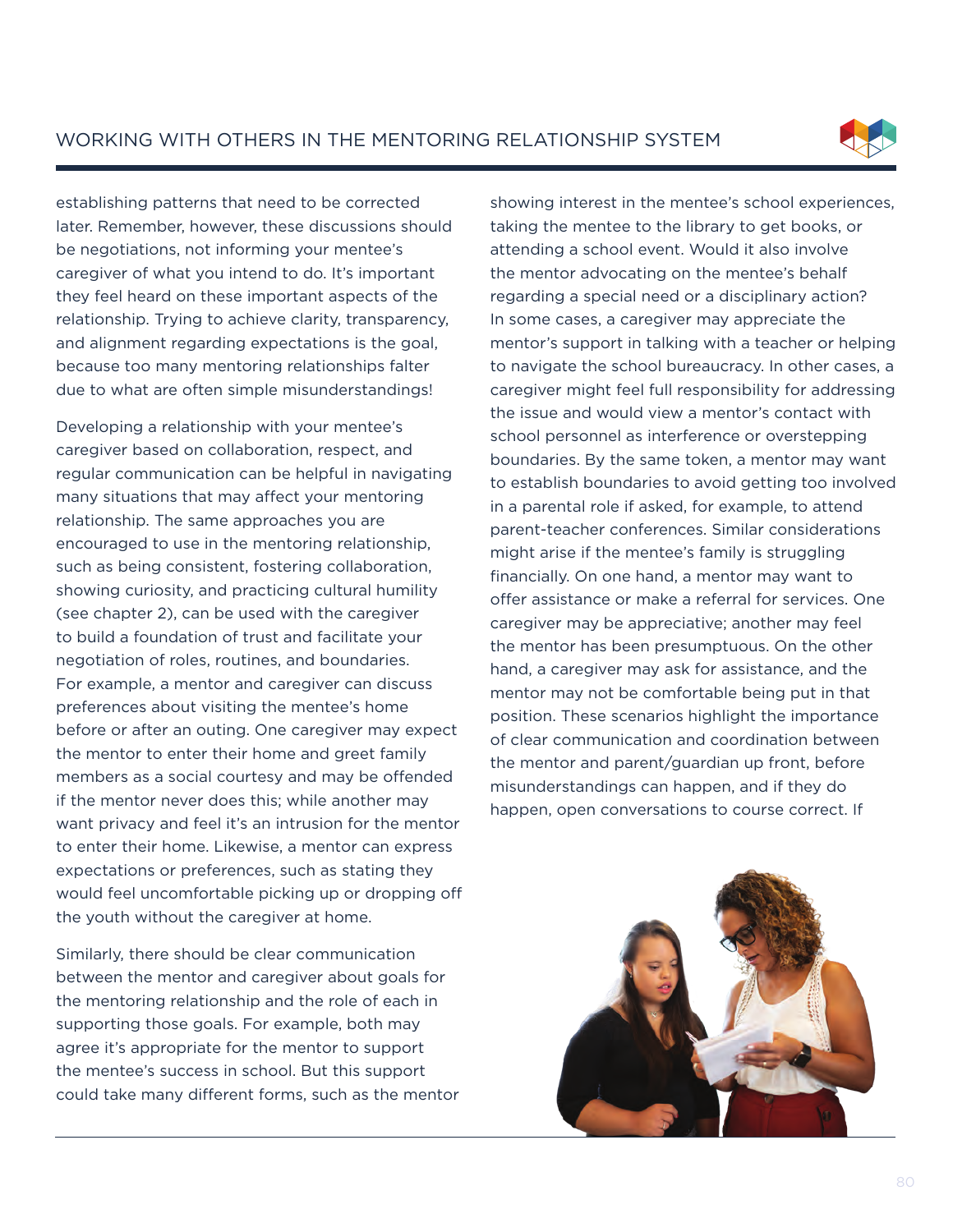WORKING WITH OTHERS IN THE MENTORING RELATIONSHIP SYSTEM



a disagreement with someone in the mentoring system does arise — which is likely to happen at some point — it's important to work constructively to a resolution that preserves the mentoring relationship. Problem-solving approaches might include trying to return to areas of fundamental agreement about supporting the mentee, practicing empathy, cultural humility, and attunement, (see chapters 1, 2, and 4 respectively) and consulting with others for perspective and advice (particularly agency staff who provide match support if you are in a mentoring program).

> A mentoring relationship can benefit in several ways from the collaboration and support of important individuals in the mentoring system.

For example, the caregiver can provide the mentor with important background and context regarding the mentee's interests and needs, help the mentee to keep appointments with the mentor, and offer the mentor encouragement and appreciation. Similarly, a mentee's teacher can provide updates, recommendations, and reinforcement for work the pair may be doing during their time together. Likewise, for mentoring that occurs in programs, the agency staff member working with the match can be helpful in giving advice and problem-solving when kept informed of what is happening both in the mentoring relationship itself and in the mentor's relationship with the caregiver. For transparency, the mentee should

be aware when members of this network of adults (e.g., mentor, parent/guardian, teacher, coach, staff member) are communicating and cooperating with each other. At the same time, to ensure your mentee feels comfortable confiding in you, there should be clear understandings among these adults about the importance of your being able to maintain the confidentiality of conversations with your mentee (and/or to clearly specify the limits of confidentiality). In addition, a mentor is wise to encourage direct communications between the mentee and others and to avoid being the conduit of information, taking sides, or speaking for someone else.

You also should be prepared for potential interactions with the younger members of your mentee's social network, such as siblings, friends, and peers. Within the family, for example, a sibling may be jealous that your mentee has a mentor and may want to join your outings, or your mentee may want to invite friends to participate in your activities. Decisions about such scenarios should be made in consultation with your mentee's caregiver and should take into consideration the potential benefits and drawbacks in terms of building your relationship and supporting your mentee's development. If one of the goals for your mentoring is to model good relationships and help your mentee to develop social skills, then including their friends in activities could be very helpful. However, in other cases, having friends join may be counterproductive if they vie with the mentee for your attention, or vice versa (see chapter 6 on things to consider when meeting with your mentee in a group context).

#### Contextual Considerations for Working with Others in the Relationship System

The nature and extent of coordination with others in your mentee's network will depend on the age and maturity of your mentee. More interaction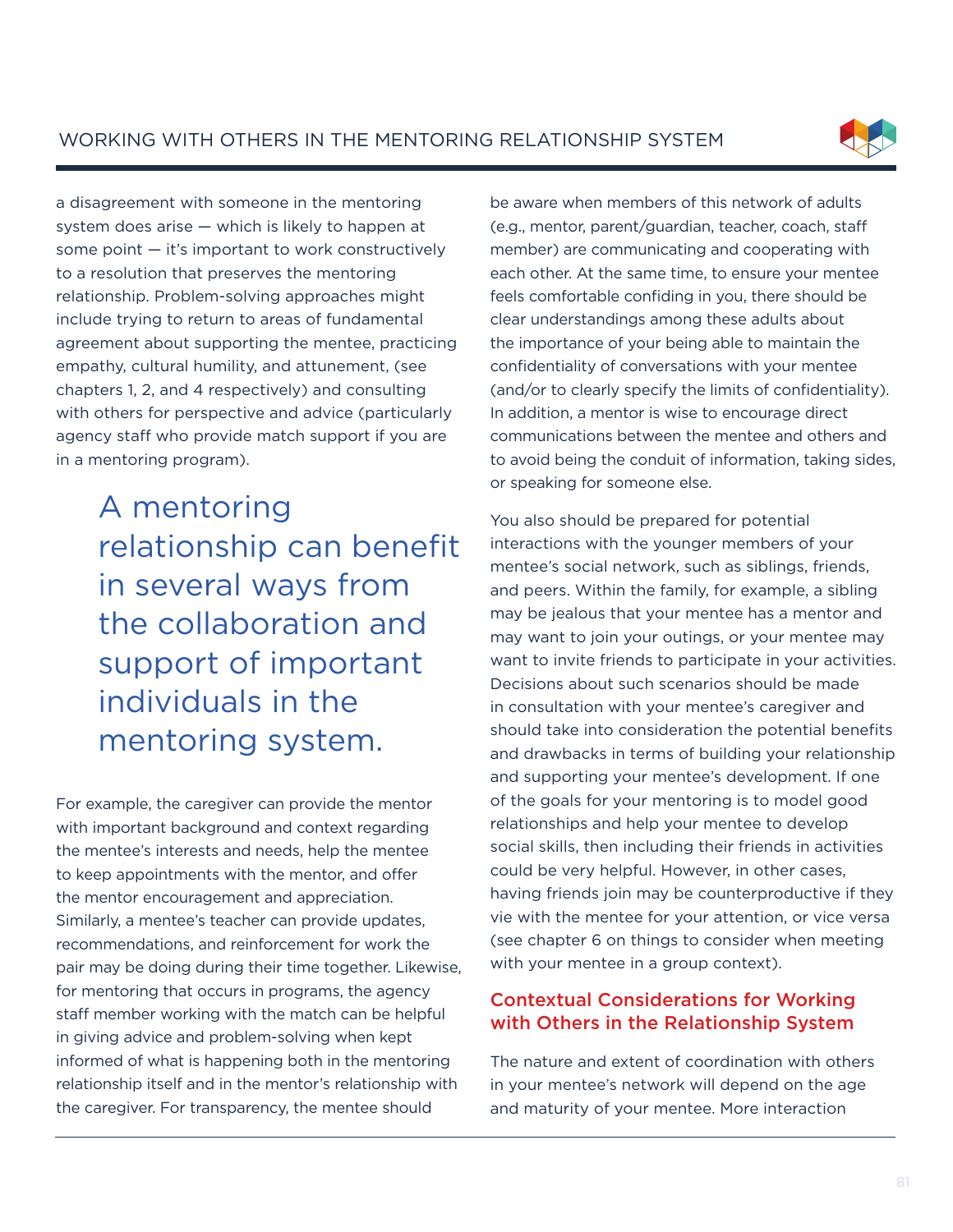

with the caregiver is likely to be necessary and appropriate for younger mentees. For mentees in early elementary school, the mentor and caregiver generally have frequent contact because the caregiver likely will need to be involved in arranging outings, such as scheduling, approving plans, and making sure the mentee is ready for the activity. Likewise, because youth (especially young children) are not always the most reliable reporters, it may be important for the mentor and caregiver to check in after outings to recount what they did together. These conversations go both ways — the caregiver may be able to provide feedback to the mentor regarding what the mentee likes about the mentoring relationship and to offer thanks and appreciation that may not be forthcoming from the mentee. As mentees mature, they can take more responsibility for making and keeping appointments and communicating these plans to the caregiver, but periodic conversations between the mentor and caregiver remain valuable even as youth get older, to make sure both parties are staying well informed and that the mentoring relationship is on track.

Your mentee's age also may affect your potential interactions with their friends and peers. For instance, having a mentor may enhance social status for younger youth, and youth may want to show off their mentor to friends who are likely envious and eager to join in activities. However, older adolescents may be more reluctant to let their friends know they want, much less need, a mentor. Although mentee age may influence the inclusion of friends in mentoring activities, this is not always the case; it is more likely to depend on the mentee's individual circumstances and the general nature of the mentoring relationship.

One factor that could strongly determine how a mentor interacts with others in the mentoring system is whether the relationship developed naturally or was created through a structured mentoring program. Ideally, a mentoring program will provide clear guidance on its philosophy and policies regarding how a mentor is expected to interact with others in the youth's network. In addition, clearly stated goals for the mentoring program could help frame the goals agreed upon by the mentor and caregiver that create the foundation for the working alliance between them. In a program context, mentor training and agency staff support should provide advice and guidance in negotiating these new relationships. As noted, the agency staff member is an important part of the mentoring system who can monitor and facilitate communications among the mentor, mentee, parent/guardian, and other key people in the youth's life. In fact, you should recognize that volunteering in a mentoring program means establishing not just a mentoring relationship but also a relationship with the agency, which has responsibility and accountability for supporting the success of the mentoring experience for both your mentee and you.

In a mentoring relationship that develops outside of a program, the mentor doesn't have program professionals to guide their navigation of relationships with people in the mentee's network. For this reason, it may be even more important for the mentor to be proactive in meeting with the caregiver and setting clear expectations for the mentoring relationship. Establishing a strong working alliance with the caregiver may be especially valuable when there is no program for backup support. The mentor and caregiver already may be acquainted through mutual networks, which could mean a positive bond is already there, but it's still important to make sure there is common understanding about your role in the youth's life. Similarly, you already may be familiar with your